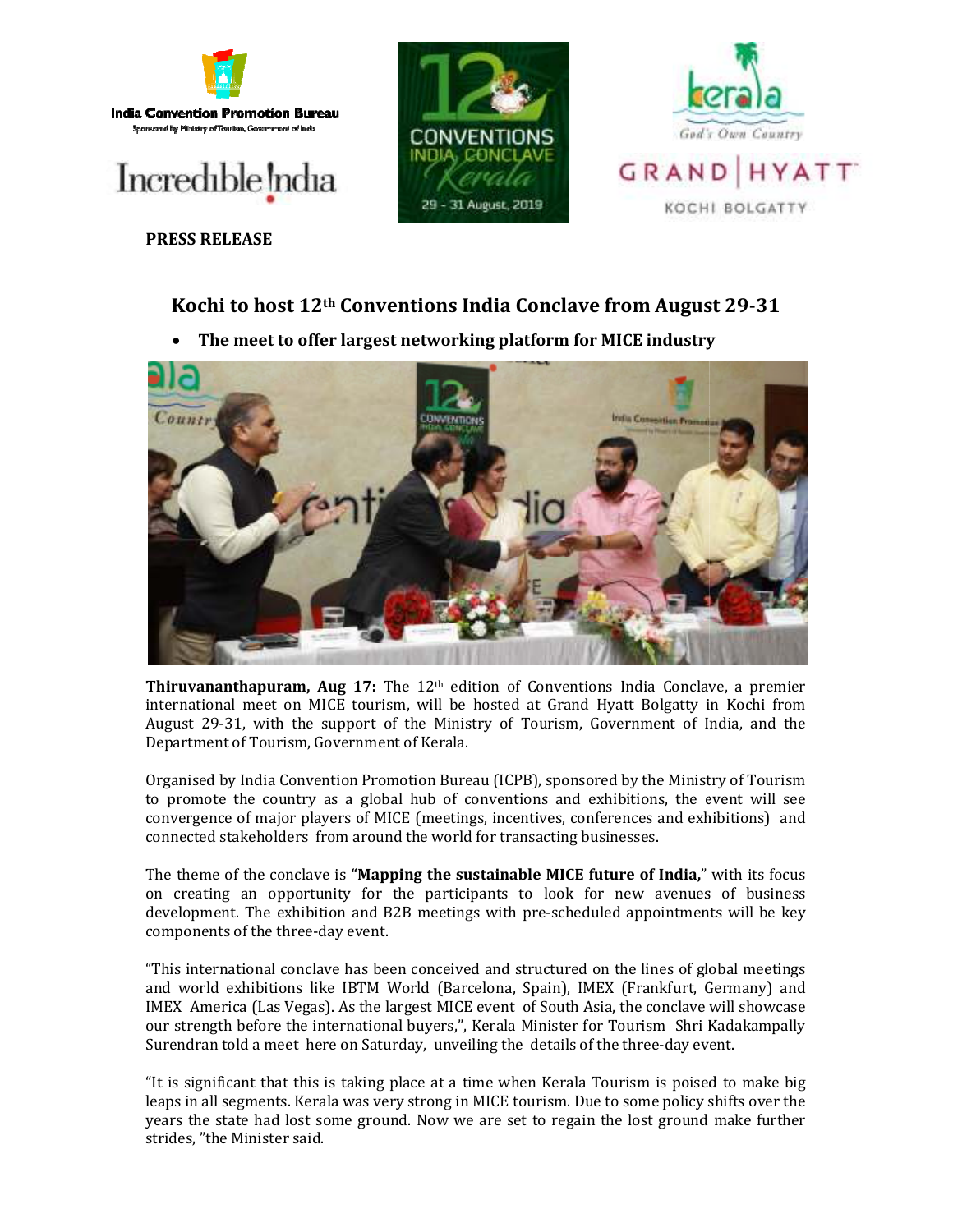battered some parts of the state recently did not have any serious impact on major tourism centres.



The Minister also said the fresh schedule of the Champions Boat League (CBL), deferred due to heavy rains, will be announced without delay. The CBL stake-holders are eager to hold the event as early as possible, he said.

Around 300-350 delegates are expected to attend the conclave, who include prominent speakers, domestic and international buyers, exhibitors and mediapersons.

Over 30 international buyers from USA, UK, Russia, Germany, Italy, France, Denmark, Turkey, Cyprus, Brazil, Azerbaijan, Kazakhstan and Malaysia have confirmed participation. Also, 100 domestic buyers and 70 exhibitors will be participating in the conclave.

"MICE and adventure tourism are the niche products Kerala Tourism is promoting in a big way. Kerala has the infrastructure need to emerge as a major MICE hub and the state will be doing more to promote this sector,"said State Tourism Secretary Smt Rani George

The Department of Tourism will be forming ICPB- Kerala State Convention Bureau which will enable Kerala to participate in bids for getting national and international conventions to Kerala and to promote Kerala MICE tourism opportunities aggressively across the world.

Mr Chander Mansharamani, Vice Chairman, ICPB, said the Kochi conclave has been planned as the largest event CIC has ever held. "The response to the event from around the world has been extremely encouraging not only in terms of numbers but in terms of the profile of the participants", he added.

"India Convention Promotion Bureau , a marketing arm of Ministry of Tourism , Govt. of India is looking forward to opening the State Chapter in Kerala during the Convention to promote Kerala in collaboration with all stake holders as a preferred MICE destination and also to bring Kerala on International map of World Convention Industry ," said Shri Mansharamani.

During the Convention, the report of the Research conducted by Ministry of Tourism, Govt. of India initiated by ICPB on the Economic impact of MICE Tourism will be shared.

A strong platform for business networking, knowledge sharing and updating on industry, the conclave will facilitate meetings of organisers from international and domestic source markets.